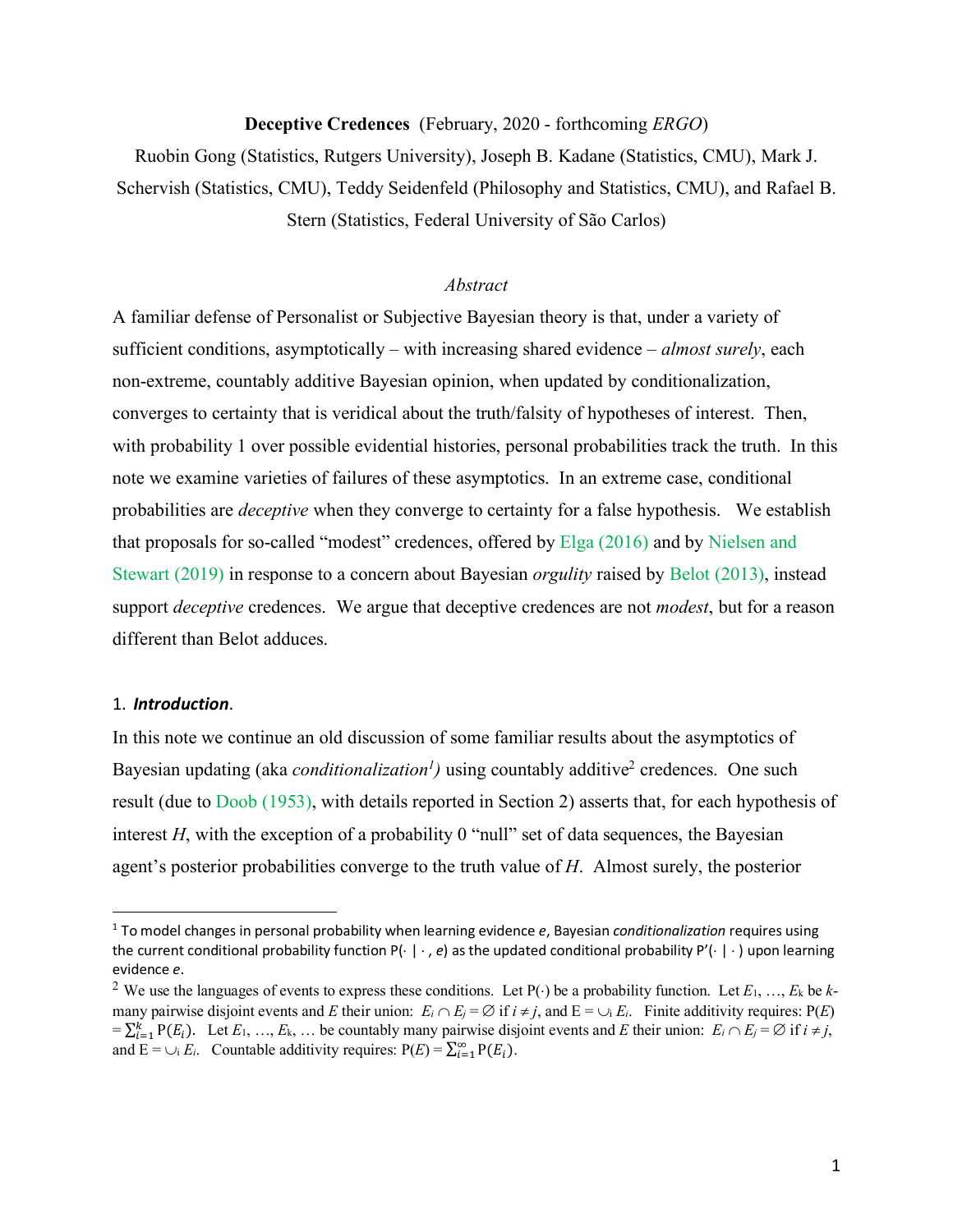credences converge to the value 1 if *H* is true, and to 0 if *H* is false. So, with probability 1, this Bayesian agent's asymptotic conditional credences are veridical: they track the truth of each hypothesis under investigation. This feature of Bayesian learning is often alluded to in a justification of Bayesian methodology, e.g., Lindley (2006, chapter 11) and Savage (1972, section 3.6): Bayesian learning affords sound asymptotics for scientific inference.

In Section 3, we explore the asymptotic behavior of conditional probabilities when these desirable asymptotics fail and credences are not veridical. We identify and illustrate five varieties of such failures, in increasing severity. An extreme variety occurs when conditional probabilities approach certainty for a false hypothesis. We call these extreme cases episodes of *deceptive* credences, as the agent is not able to discriminate between becoming certain of a truth and becoming certain of a falsehood.<sup>3</sup> Result 1 establishes a sufficient condition for credences to be deceptive. *In Appendix A*, we discuss four other, less extreme varieties when conditional probabilities are not veridical.

In Section 4 we apply our findings to a recent exchange prompted by Belot's (2013) charge that familiar results about the asymptotics of Bayesian updating display *orgulity*: an *epistemic immodesty* about the power of Bayesian reasoning. In rebuttal, Elga (2016) argues that *orgulity* is avoided with some merely finitely additive credences for which the conclusion of Doob's theorem is false. Nielsen and Stewart (2019) offer a synthesis of these two perspectives where some finitely additive credences display what they call (understood as a technical term) *reasonable modesty*, which avoids the specifics of Belot's objection. Our analysis in Section 4 shows that these applications of finite additivity support *deceptive* credences . We argue that it is at least problematic to call deceptive credences "modest" in the ordinary sense of the word 'modest' when deception has positive probability.

<sup>&</sup>lt;sup>3</sup> Deceptive credence is a worse situation for empiricists than what James (1896, Section 10) notes, where he famously writes,

But if we are empiricists [pragmatists], if we believe that no bell in us tolls to let us know for certain when truth is in our grasp, then it seems a piece of idle fantasticality to preach so solemnly our duty of waiting for the bell.

It is not merely that the investigator fails to know when, e.g., her/his future credences for an hypothesis remain forever within epsilon of the value 1. With deceptive credences, the agent conflates asymptotic certainty of true statements with asymptotic certainty of false statements. The two cases become indistinguishable!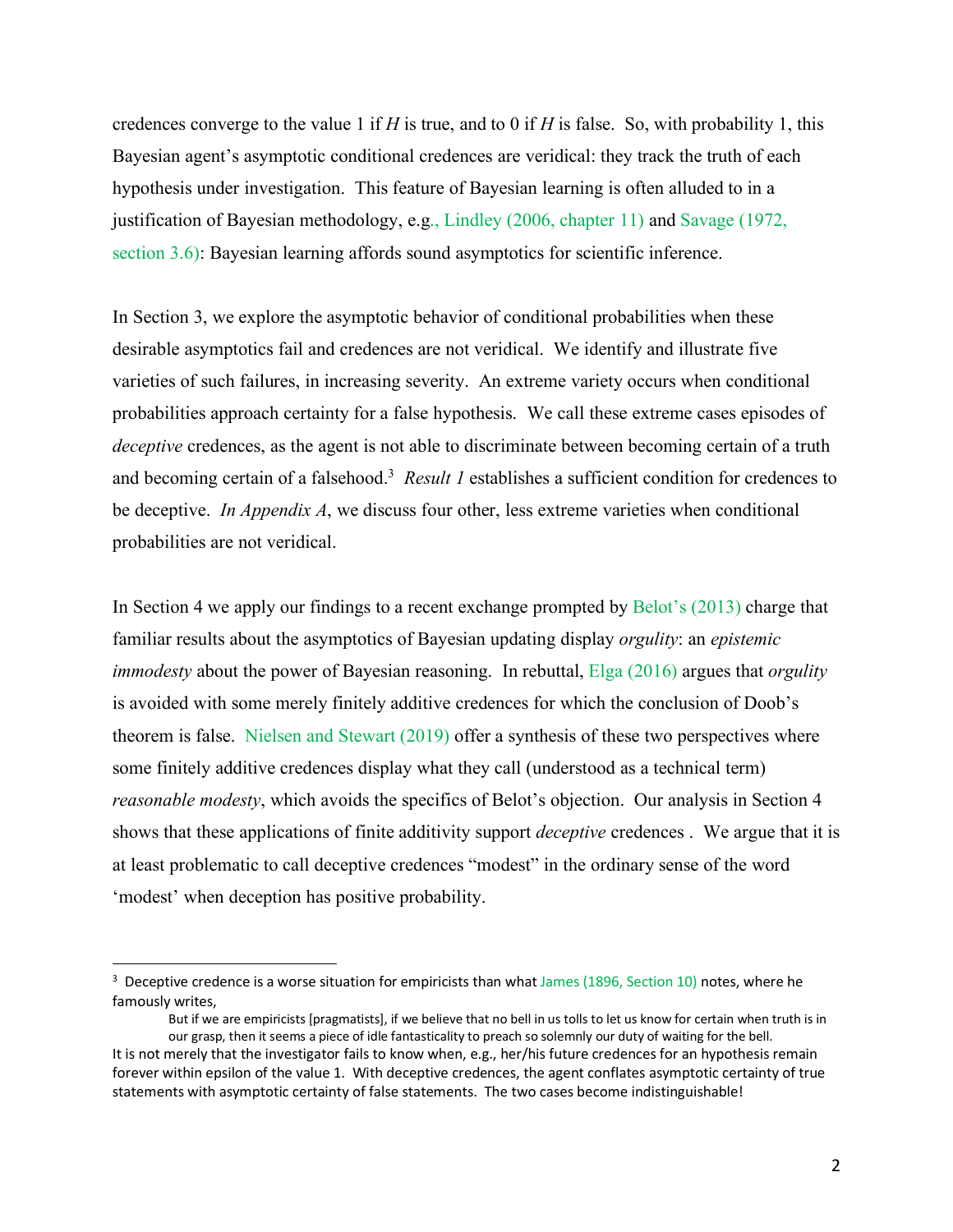### 2. Doob's (1953) strong law for asymptotic Bayesian certainty.

For ease of exposition, we use a continuing example throughout this note. Consider a Borel space of possible events based on the set of denumerable sequences of binary outcomes from flips of a coin of unknown bias using a mechanism of unknown dynamics. The sample space consists of denumerable sequences of 0s (tails) and 1s (heads). The nested data available to the Bayesian investigator are the growing initial histories of length *n*, *hn*, arising from one denumerable sequence of flips, which corresponds to the unknown state. The class of hypotheses of interest are the elements of the Borel space generated by such histories.

For example, an hypothesis of interest *H* might be that, with the exception of some finite initial history, the observed relative frequency of 1's remains greater than 0.5, regardless whether or not there is a well defined limit of relative frequency for heads. Doob's result, which we review below, asserts that for the Bayesian agent with countably additive credences P over this Borel space, with the exception of a P-null set of possible sequences, her/his conditional probabilities,  $P(H | h_n)$  converge to the truth value of *H*.

Consider the following, strong-law (countably additive) version of the Bayesian asymptotic approach to certainty, which applies to the continuing example of denumerable sequences of 0s and 1s. 4 The assumptions for the result that we highlight below involve the *measurable space*, the *hypothesis* of interest, and the *learning rule*.

The measurable space  $\langle X, \mathcal{B} \rangle$ . Let  $X_i$  ( $i = 1, \ldots$ ) be a denumerable sequence of sets, each equipped with an associated, atomic  $\sigma$ -field  $\mathcal{E}_i$ , where if  $x_i \in X_i$  then  $\{x_i\} \in \mathcal{E}_i$ . That is, the elements of  $X_i$  are the atoms of  $\mathcal{Z}_i$ .  $X_i$  is the state-space and  $\mathcal{Z}_i$  is the set of the measurable events for the *i*<sup>th</sup> experiment. Form the infinite Cartesian product  $\mathbf{X} = X_I \times X_2 \times ...$  of all sequences  $x =$  $(x_1, x_2, \ldots)$ , where  $x_i \in X_i$ . The  $\sigma$ -field **B** is generated by the measurable rectangles from **X**: the sets of the form  $A = A_1 \times A_2 \times ...$  where  $A_i \in \mathcal{E}_i$  and  $A_i = X_i$  for all but finitely many values of *i*. **B** 

<sup>4</sup> See, also, Theorem 2, Section IV of Schervish and Seidenfeld (1990).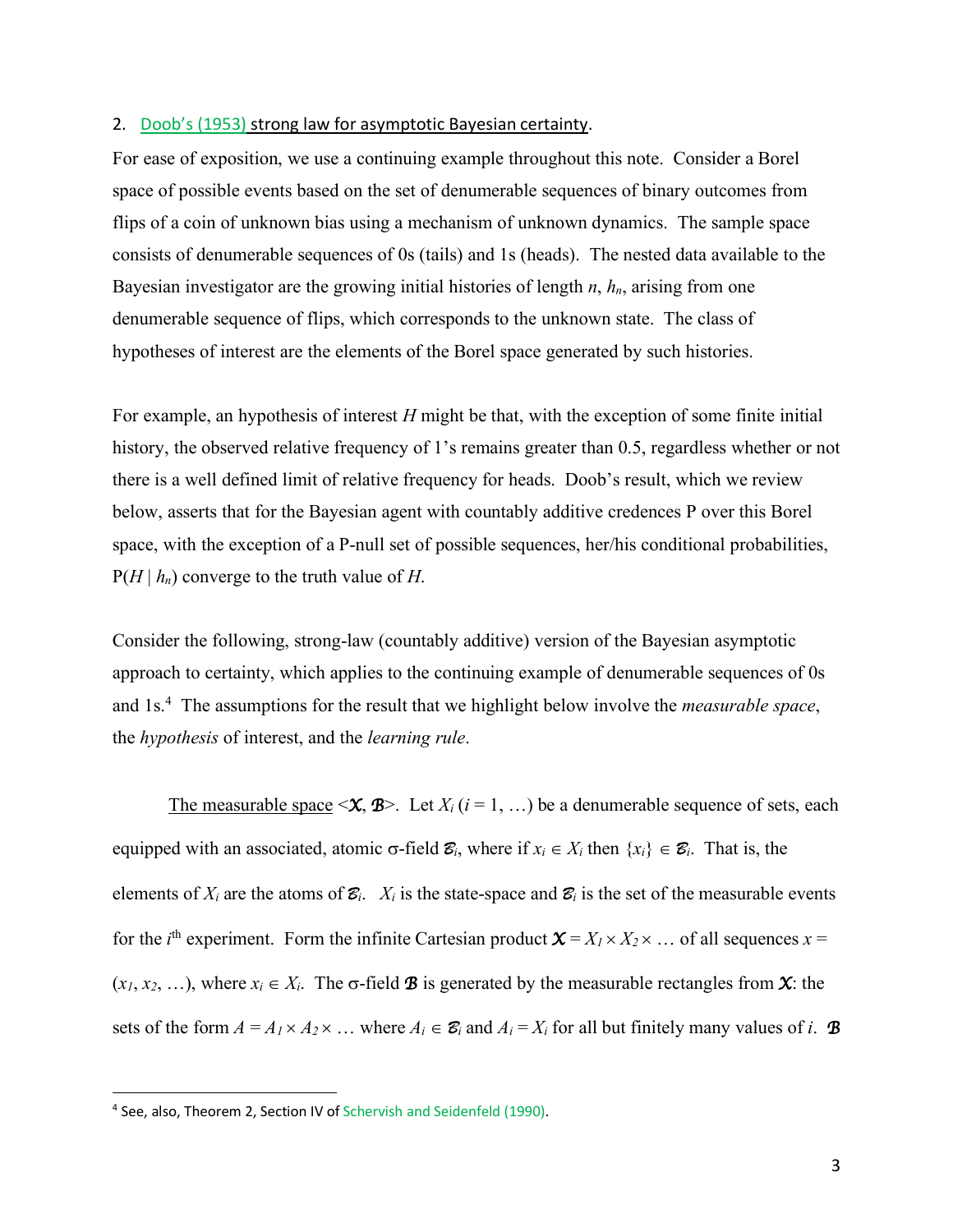is the smallest  $\sigma$ -field containing each of the individual  $\mathcal{E}_i$ . As  $\{x_i\} \in \mathcal{E}_i$  for each  $x_i \in X_i$ , also  $\mathcal{B}$ is atomic with atoms the sequences *x*.

Each hypothesis of interest  $H$  is an element of  $\mathcal{B}$ . That is, in what follows, the result about asymptotic certainty applies to an hypothesis *H* provided that it is "identifiable" with respect to the  $\sigma$ -field, **B**, generated by finite sequences of observations.<sup>5</sup> These finite sequences constitute the observed data.

We are concerned, in particular, with tracking the nested histories of the initial *n* experimental outcomes:  $h_n = (x_1, ..., x_n)$ , for  $n = 1, 2, ...$ That is, for  $x = (x_1, x_2, \dots) \in \mathbf{X}$ , let  $h_n(x) = (x_1, \dots, x_n)$  be the first *n*-terms of *x*.

The probability assumptions. Let P be a countably additive probability over the measurable space  $\langle X, \mathcal{B} \rangle$ , and assume there exist well-defined conditional probability distributions over hypotheses  $H \in \mathcal{B}$ , given the histories  $h_n$ : P(  $H | h_n$ ),  $n = 1, \ldots$ .

The learning rule for the Bayesian agent: Consider an agent whose initial ("prior") joint credences are represented by the measure space  $\langle X, \mathcal{B}, P \rangle$ . Let P<sup>n</sup> be this agent's ("posterior") credences over  $\langle X, \mathcal{B} \rangle$  having learned the history  $h_n$ .

Bayes' Rule for updating credences requires that  $P^{n}(H) = P(H | h_{n})$ .

The result in question, which is a substitution instance of Doob's (1953 T.7.4.1), is as follows: For  $H \in \mathcal{B}$ , let  $I_H: \mathcal{X} \to \{0,1\}$  be the indicator for *H*.  $I_H(x) = 1$  if  $x \in H$  and  $I_H(x) = 0$  if  $x \notin H$ . The indicator function for *H* identifies the truth value of *H*.

• Asymptotic Bayesian Certainty: For each  $H \in \mathcal{B}$ ,

$$
P\{x: \, lim_{n\to\infty} P^{n}(H)=I_{H}(x)\}=1.
$$

<sup>5</sup> See Schervish and Seidenfeld (1990), Examples 4a and 4b for illustrations where *H* is not an element of *B* and where the asymptotic certainty result fails.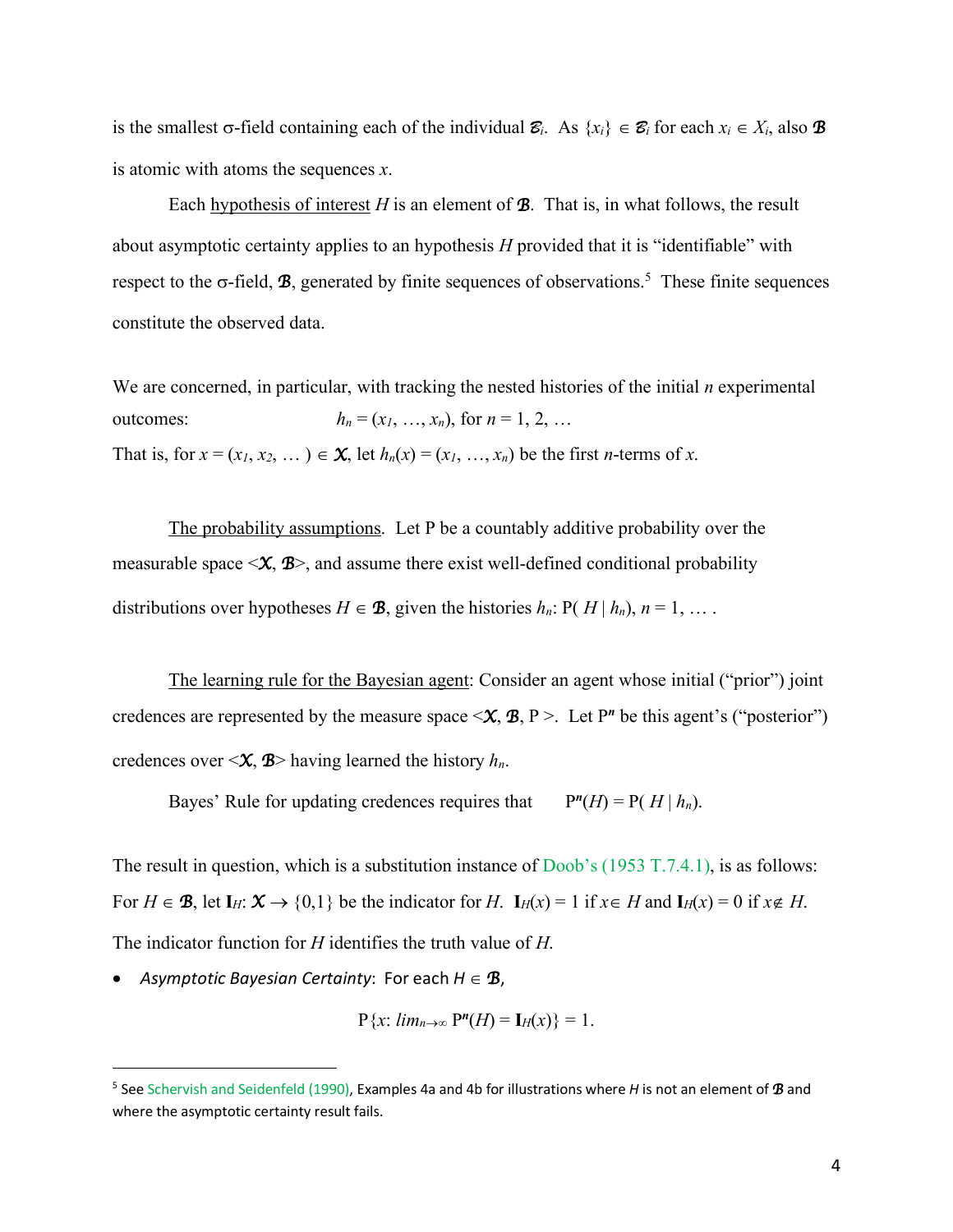In words, subject to the conditions above, the agent's credences satisfy asymptotic certainty about the truth value of the hypothesis *H*. For each measurable hypothesis *H*, and with respect to a set  $S_H$  of infinite sequences x that has "prior" probability 1, for each x in  $S_H$  her/his sequence of "posterior" opinions about *H*,  $P(H | h_n(x))$ , converges to probability 1 or 0, respectively, about the truth or falsity of *H*.

To summarize: For each *x* in  $S_H$ , as  $n \to \infty$ , the sequence of conditional probabilities, P(H|  $h_n(x)$ ), asymptotically correctly identifies the truth of *H* or of  $H<sup>c</sup>$  by converging to 1 for the true hypothesis in this pair. In this sense, asymptotically, the Bayesian agent learns whether *H* or *H***<sup>c</sup>** obtains.

*Definition*: Call such states *veridical* about the truth of *H* versus *H***<sup>c</sup>** . 6 In other words, the *non-veridical* states constitute the *failure set* for Doob's result.

3. *Veridical* versus *Deceptive* states and their associated credences.

Next, we examine details of conditional probabilities given elements of the failure set, even when the agent's credences are countably additive and the other assumptions in Doob's result obtain. Specifically, consider the countably additive Bayesian agent's conditional probabilities,  $P(H|h_n)$ , in sequences of histories that are generated by points *x* in the *failure set*,  $S_H^c$  – the complement to the distinguished set of veridical states. It is important, we think, to distinguish different varieties of non-veridical states within the failure set.

At the opposite pole from the veridical states, the states in  $S_H$  – states whose conditional probabilities converge to the truth about  $H$  – are states whose histories create conditional probabilities that converge to certainty about the *false* hypothesis in the pair {*H*, *H***<sup>c</sup>** }.

*Define x* as a *deceptive* state for hypothesis *H* if  $P(H|h_n(x))$  converges to 1 -  $I_H(x)$ .

For deceptive states, the agent's sequence of posterior probabilities also creates asymptotic certainty. This sense of certainty is introspectively indistinguishable to the investigator from the

<sup>6</sup> For ease of exposition, where the context makes evident the hypothesis *H* in question, we refer to states as *veridical* or *deceptive* simpliciter.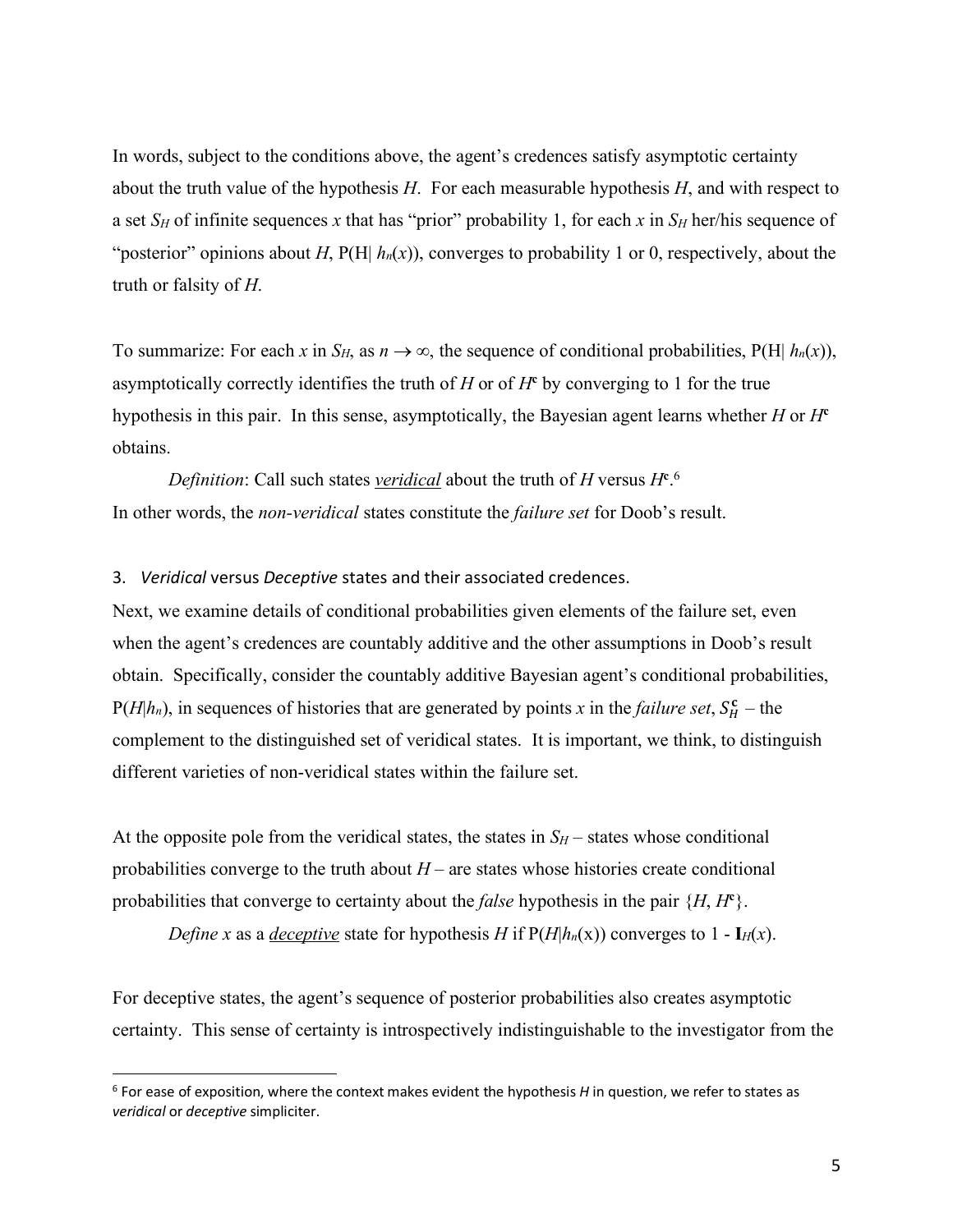asymptotic certainty created by veridical states, where asymptotic certainty identifies the truth. Thus, to the extent that veridical states provide a defense of Bayesian learning – the observed histories  $h_n(x)$  move the agent's subjective "prior" for *H* towards certainty in the truth value of *H* – deceptive states move the agent's subjective credences towards certainty for a falsehood. Thus, for the very reasons that states in *SH* underwrite a Bayesian account of Bayesian learning of *H*, deceptive states frustrate such a claim about *H*. Then, Doob's result serves a Bayesian's need provided that the Bayesian agent is satisfied that, with probability 1, the actual state is *veridical* rather than *deceptive* with respect to the hypothesis of interest.

When the failure set for an hypothesis *H* is deceptive, then the investigator's credences about *H* converge to 0 or to 1 for all possible data sequences. But this convergence is logically independent of the truth of *H* since the investigator is unable to distinguish veridical from nonveridical data histories.

Less problematic than being deceptive, but nonetheless still challenging for a Bayesian account of objectivity, is a non-deceptive state *x* where for each  $\varepsilon > 0$ , infinitely often

$$
|\mathbf{P}(H|h_n(\mathbf{x})) - \mathbf{I}_H(\mathbf{x})| > 1-\varepsilon.
$$

Then, with respect to hypothesis *H*, infinitely often *x* induces non-veridical conditional probabilities that mimic those from a deceptive state.

*Definition*: Call such a state *intermittently deceptive* for hypothesis *H*.

Consider a non-veridical state where, for each  $\varepsilon > 0$ , infinitely often  $|P(H|h_n(x)) - I_H(x)| < \varepsilon$ .

*Definition*: Call such a state *intermittently veridical* for hypothesis *H*.

1

Within the failure set for an hypothesis, the following partition of non-veridical states appears to us as increasingly problematic for a defense of Bayesian methodology, in the sense that seeks asymptotic credal certainty about the truth value of the hypothesis driven by Bayesian learning. In this list, we prioritize avoiding deception over obtaining veridicality.<sup>7</sup>:

 $7$  We note in passing that the categories may be further refined by considering sojourn times for events that are required to occur infinitely often. Also, the categories may be expanded to include,  $\delta$ -veridical and  $\delta$ -deceptive, where for some  $\delta > 0$ , conditional probabilities,  $P(H|h_n(x))$ , accumulate (respectively) to within  $\delta$  of  $I_H(x)$  and to within  $\delta$  of 1 -  $I_H(x)$ . We do not consider these variations here.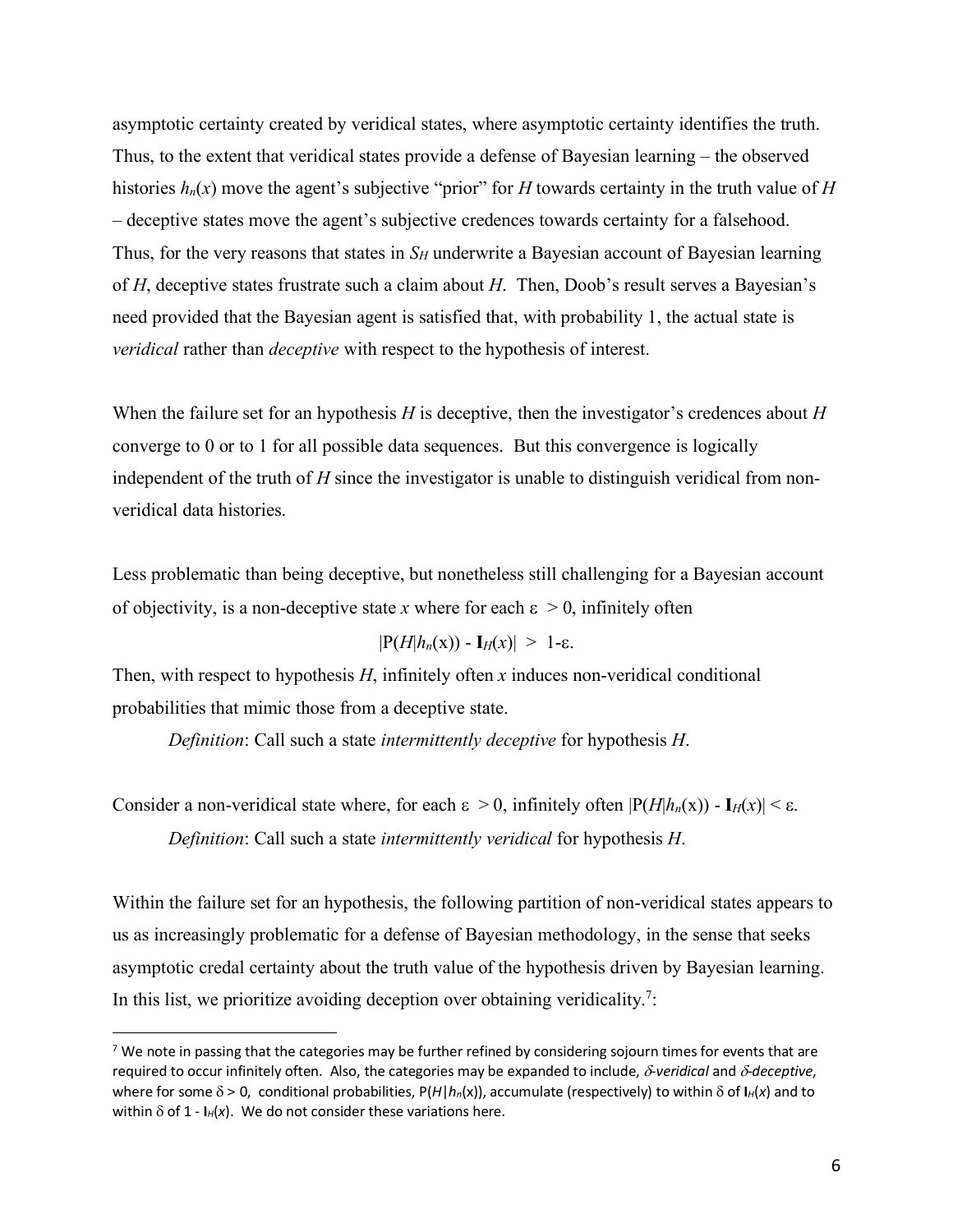- (A) states that are intermittently veridical but not intermittently deceptive;
- (B) states that are neither intermittently veridical nor intermittently deceptive;
- $(C)$  states that are both intermittently veridical and intermittently deceptive<sup>8</sup>;
- (D) states that are intermittently deceptive but not intermittently veridical;
- (E) states that are deceptive.

1

We find it helpful to illustrate these categories within the continuing example of sequences of binary outcomes. Consider the set of denumerable, binary sequences:  $\mathbf{X} = \{x : \mathbf{N}^+ \to \{0,1\} \}$ . That is, in terms of the structural assumptions in Doob's result,  $X_i = \{0,1\}$ ; each  $\mathcal{E}_i$  is the 4element algebra  $\{\emptyset, \{0\}, \{1\}, \{0,1\}\}$ , for  $i = 1, 2, ...$ ; and the inclusive  $\sigma$ -field  $\emptyset$  is the Borel  $\sigma$ algebra generated by the product of the *Bi*.

First, if *H* is defined by finitely many coordinates of *x* (a finite dimensional rectangular event) then P*<sup>n</sup>*(*H*) converges to the indicator function for H, **I***H*, after only finitely many observations. Then  $S_H = \mathbf{X}$  and all states are veridical. That is, there is no sequence where the conditional probabilities P*<sup>n</sup>* (*H*) fail to converge to **I***H*. Moreover, this situation obtains regardless whether P is countably or merely finitely additive, provided solely that  $P(E | h_n)$  is a conditional probability that satisfies the following *propriety* condition:  $P(B|A) = 1$  whenever  $\emptyset \neq A \subset B$ .

Next, consider an hypothesis that is logically independent of each finite dimensional rectangular event, an hypothesis that is an element of the *tail*  $\sigma$ -sub-field of  $\mathcal{E}$ . For instance, note that each sequence *x* has a well-defined *lim inf* and *lim sup* of the relative frequency for the digit 1. Let *L*(*x*)= *l* be this *lim inf* and *U*(*x*) = *u* be this *lim sup*. Then the set of ordered pairs  $\{*l*, *u*>*u l u u u u u u u u u u u u u*$  $\leq$  1} partitions *X* into *B*-measurable events. Each ordered pair  $\lt l, u$  corresponds to a *B*-

<sup>8</sup> Our understanding is that case (C) satisfies the conditions for what Belot (2013) calls a "flummoxed" credence. Weatherson (2015) discusses varieties of "open minded" credences, including those that are "flummoxed," in connection with Imprecise Probabilities. Here, we focus on failures of veridicality for coherent, precise credences.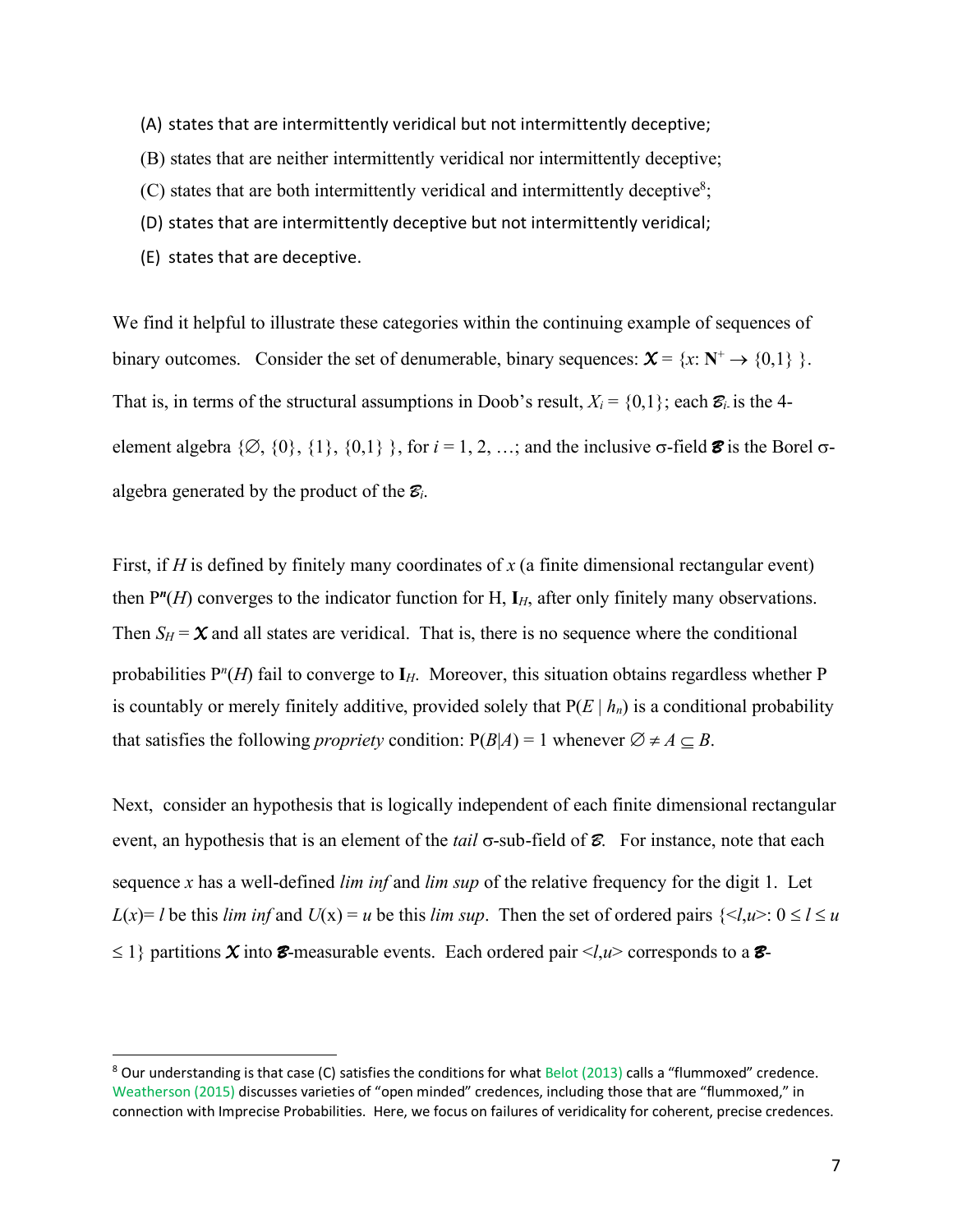measurable subset of *X* with cardinality of the continuum. *Figure 1*, below, graphs these points in the isosceles right triangle with corners  $\leq 0, 0$ ,  $\leq 1, 1$  and  $\leq 0, 1$ .



*Isosceles right triangle with corners <0,0>, <1,1> and <0,1>*

Let *H* be the subset of  $X$  of sequences with a well-defined limit of relative frequency for the digit 1. In Figure 1, *H* corresponds to the set of ordered pairs  $\langle l, u \rangle$  with  $l = u$ , the (blue) line of points along the main diagonal.

For a countably additive personal probability that satisfies de Finetti's (1937) condition of exchangeability, this subset *H* of **X** has personal "prior" probability 1,  $P(H) = 1$ . Also, assume for convenience that this probability P is not extreme within the class of exchangeable probabilities:  $0 < P({1}) < 1$ . Then for each sequence *x* in *X*,  $P(h_n(x)) > 0$ , and trivially, also  $P(H|h_n(x)) = 1$ . For the result on asymptotic Bayesian certainty, then  $S_H = H$ . However, on the complementary set, for  $x \in S_H^c$  the conditional probabilities satisfy:  $P(H | h_n(x)) = 1$ ; hence, each  $x \in S_H^c$  is deceptive: category (E). Moreover, under these conditions, when a state is not veridical then it is *deceptive*: the posterior probability converges to  $1 - I_H(x)$ . *Definition*: Call a failure set  $S_H^c$  *deceptive* if each state in the failure set is deceptive for *H*. Also, in this case we say that the associated credence is *deceptive* for *H*.

We summarize this elementary finding as follows: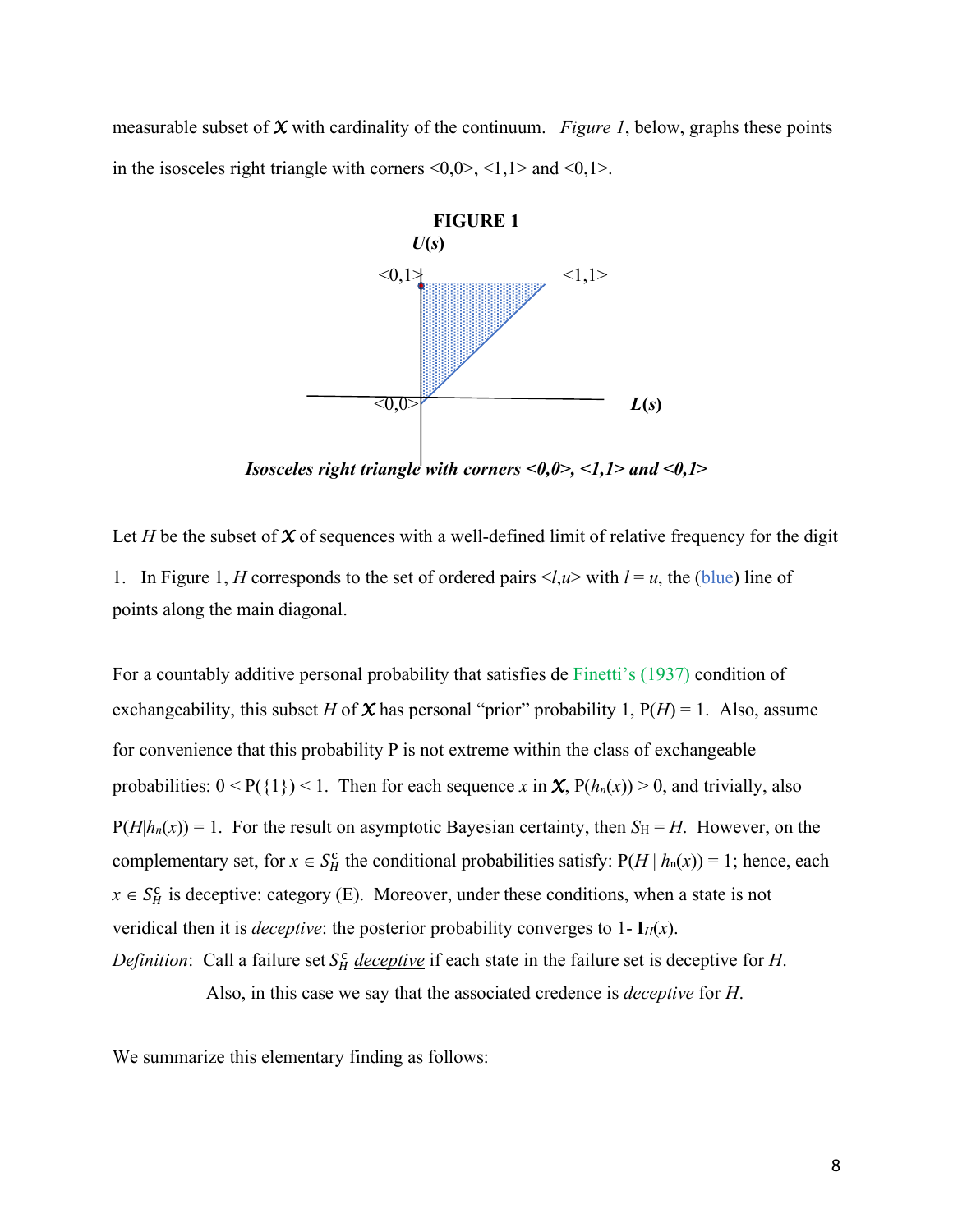*Result 1* Suppose that the credence function treats each possible initial history *hn* as not "null":  $P(h_n(x)) > 0$ . Then for each hypothesis  $H(\neq \Omega)$  for which  $P(H) = 1$ , the failure-set for *H* is not empty and deceptive.

Moreover, if the space is uncountable, so that there is an uncountable partition of the space each of whose elements is an uncountable set, as depicted in Figure 1, then we have the following as well:

*Corollary*: For each finitely additive probability P on a space of denumerable sequences of (logically independent) random variables, where each initial history  $h_n$  is not "null," there exists an hypothesis *H*, with  $P(H) = 1$ , whose failure set  $S_H^c$  is an uncountable set, and that failure set is deceptive.

The non-veridical states,  $x \in S_H^c$ , can populate each of the other four categories,  $(A) - (D)$ . We discuss these in Appendix A.

#### 4. *Reasonably modest* but *deceptive* failure sets.

Next, we apply these finding to a recent debate about what Belot (2013) alleges is mandatory Bayesian *orgulity*. We understand Belot's meaning as follows. For a Bayesian agent who satisfies, e.g., the conditions for Doob's result, the set of samples where the desired asymptotic certainty fails for an hypothesis *H* (the so-called "*failure set*" for *H*) has probability 0. Nonetheless, this failure set may be a "large" or "typical" event when considered from a topological perspective. Specifically, the failure set may be comeager with respect to a privileged product topology for the measurable space of data sequences. As we understand Belot's criticism, such a Bayesian suffers *orgulity* because she/he is obliged by the mathematics of Bayesian learning to assign probability 0 to the possible evidence where the desired asymptotic result fails, even when this failure set is comeager.

In a (2016) reply to Belot's analysis, A. Elga focuses on the premise of countable additivity in Doob's result. Countable additivity is not required in either Savage's (1972) nor de Finetti's (1974) theories of Bayesian coherence. Elga gives an example of a merely finitely additive (and not countably additive) probability over denumerable binary sequences and a particular hypothesis *H* where with positive probability (in fact, with probability 1) the investigator's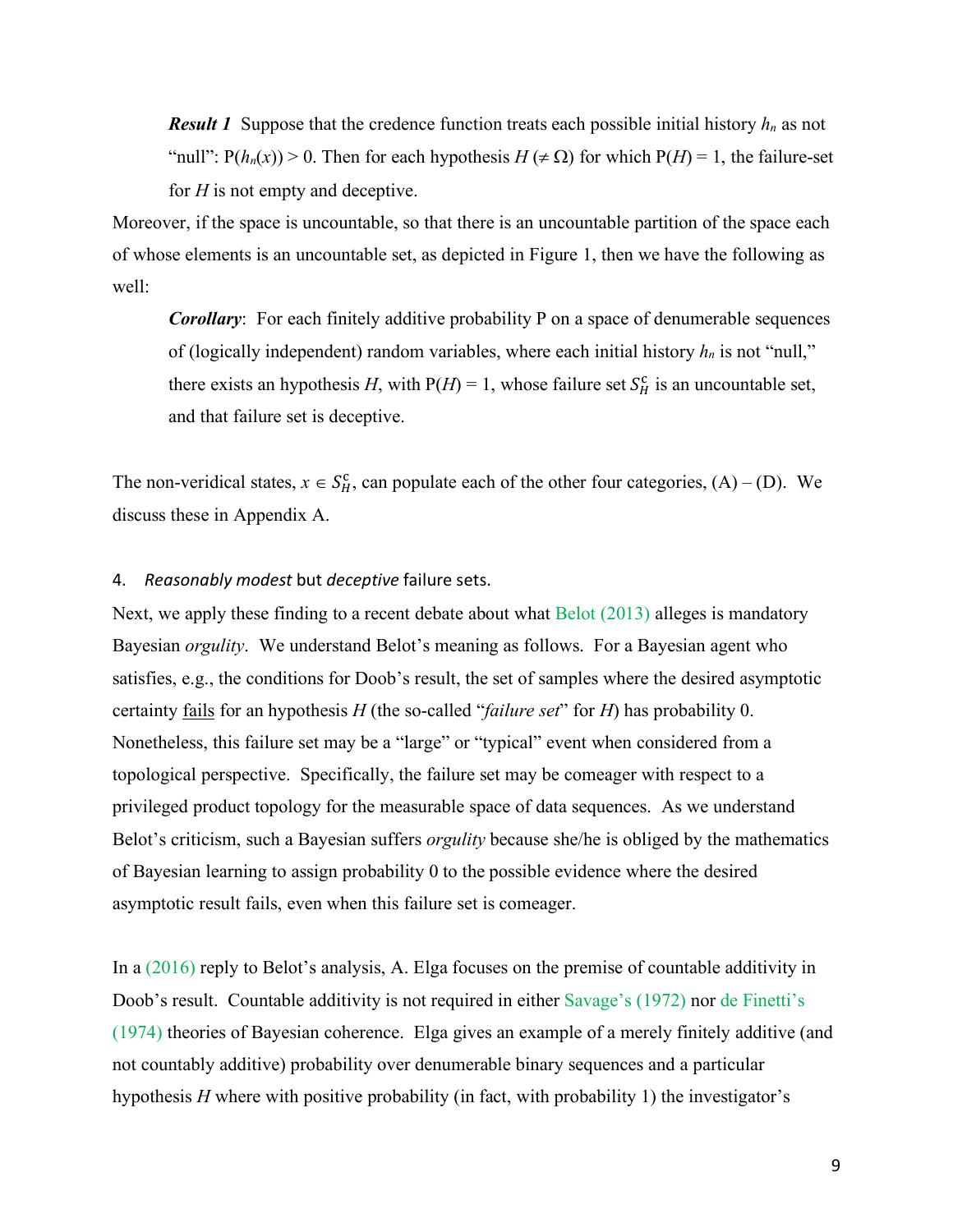posterior probability fails to converge to the indicator function for *H*. So, not all finitely additive coherent Bayesians display *orgulity*.

M. Nielsen and R. Stewart (2019) extend the debate by explicating what they understand to be Belot's rival account of *reasonable modesty* of Bayesian conditional probabilities. They offer a reconciliation of Elga's rebuttal and Belot's topological perspective. For Nielsen and Stewart, a credence function is *modest* for an hypothesis *H* provided that it gives (unconditional) positive probability to the *failure set* for the convergence of posterior probabilities to the indicator function for *H*. By this account, each credence in the class of countably additive credences is *immodest* over all hypotheses that are the subject of the asymptotic convergence result but have non-empty failure sets. Since requiring *modesty* for all such hypotheses is too strong of a condition even for (merely) finitely additive credences – as per the Corollary to Result 1, above – Nielsen and Stewart propose a standard of *reasonable modesty*. This condition requires *modesty* solely for failure sets that are typical in the topological sense, for some privileged topology.

With their Propositions 1 and 2, Nielsen and Stewart point out that there exist a class of merely finitely additive credences (with cardinality of the continuum) such that each credence function in this class assigns unconditional positive probability (even probability 1) to each comeager set. Then, such a credence displays *reasonable modesty* for each failure set that is "typical."

Below, we show that the *reasonably modest* credences that Nielsen and Stewart point to with their Proposition 1, nonetheless, mandate deceptive failure sets for specific hypotheses. And as we explain (in Appendix B), Nielsen and Stewart's Proposition 2 provide *reasonably modest* credences in their technical sense at the price of making it impossible to learn about hypotheses that concern unobserved parameters, in all familiar statistical models.

First we argue that this sense of "modesty" is mistaken when deception is not a null event, regardless whether the *modesty* is *reasonable* or not. When the investigator's credences are merely finitely additive, with respect to a particular hypothesis the failure set for Doob's result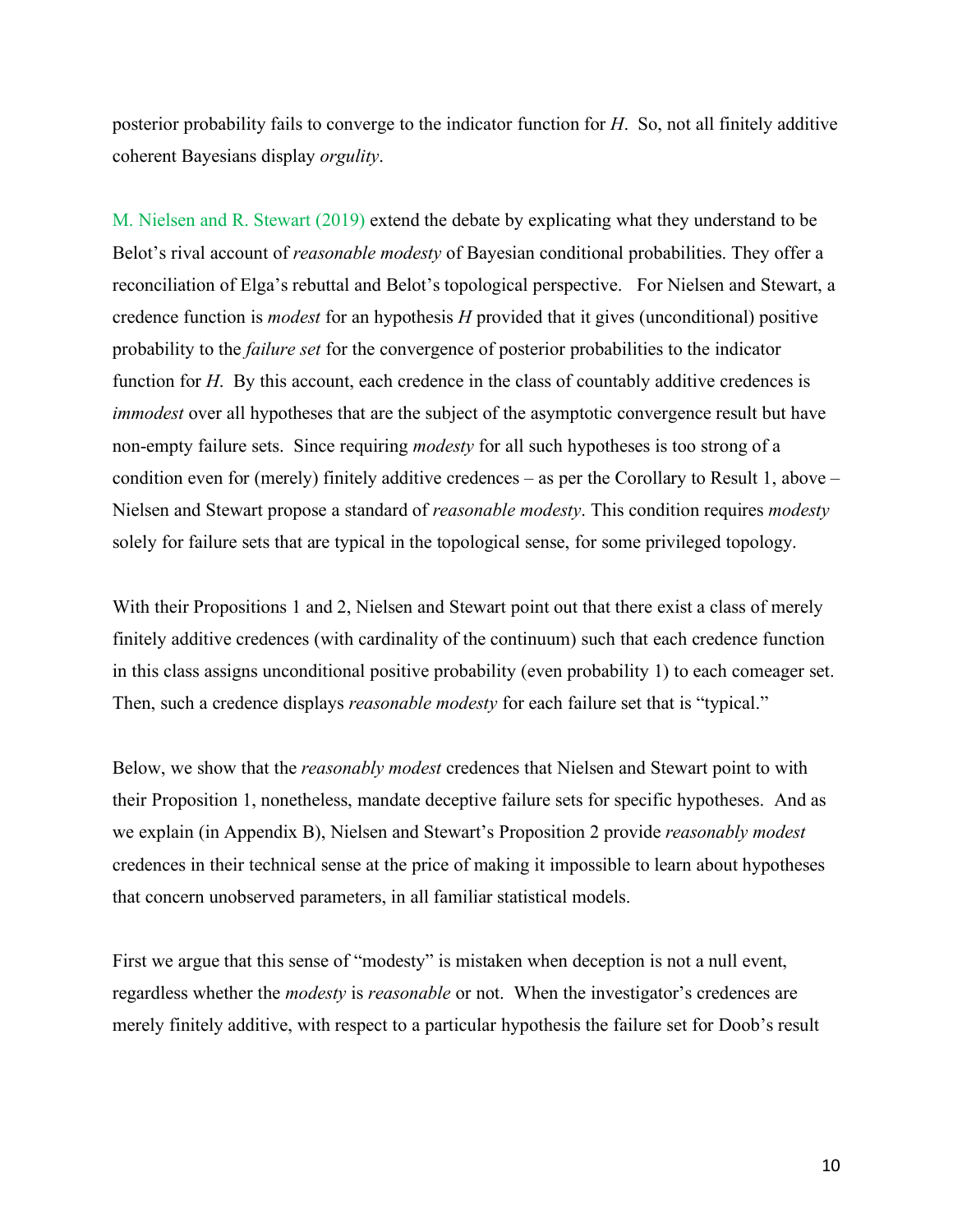may have positive prior probability, as is well known.<sup>9</sup> In such cases, the investigator's credences are called *modest* according to Nielsen and Stewart. Suppose, further, that such a modest credence also has a deceptive failure set. Then, each state is either veridical or deceptive. But the investigator **behaves** just as though asymptotic certainty tracks the truth. That is, the fact that the set of deceptive states (for a particular hypothesis) has positive probability  $P(S_H^c) > 0$  rather than  $P(S_H^c) = 0$  – the fact that the investigator's credence is "modest," is irrelevant to the investigator's decision making. Here is why.

Let *H* be an hypothesis, and suppose that each state is either veridical for *H* or deceptive for *H*. Then, for each state *x*, the sequence  $\{P(H \mid h_n(x))\colon n = 1,2,...\}$  converges to 1 *if and only if* either *x* is veridical and in *H*, or if *x* is deceptive and in *H*<sup>c</sup>. And { $P(H | h_n(x))$ :  $n = 1,2,...$ } converges to 0 *if and only if*  $x$  is veridical and in  $H^c$ , or if  $x$  is deceptive and in  $H$ . Hence, the investigator becomes asymptotically certain about the truth of *H* no matter what data are observed. This analysis holds regardless of what prior probability the investigator assigns to *H* and regardless how probable is the failure set. The *modesty* of P for *H*, namely that  $P(S_H^c) > 0$ , is irrelevant to this conclusion. And so too, it is irrelevant to this conclusion whether the *modesty* of P for *H* is *reasonable* or not. It is irrelevant whether  $S_H^c$  is a comeager set or not.

To put this analysis in behavioral terms, suppose the Bayesian investigator faces a sequence of decisions. These decisions might be practical, with cardinal utilities that reflect economic or legal, or ethical consequences. Or, these decisions might be cognitive with epistemically motivated utilities, e.g., for desiring true hypotheses over false ones, or for desiring more informative over less informative hypotheses. Or, these might form a mixed sequence of decisions, with some practical and some cognitive. Suppose each decision in this sequence rides on the probability for one specific hypothesis *H* and, regarding the corresponding sequence of Bayesian conditional probabilities for *H* that parallel these decisions, the investigator's credence is deceptive for *H*. Then, asymptotically, the investigator's sequence of decisions will be determined by the asymptotic certainty – the conditional credence for *H* of 0 or 1 – that surely results, no matter which sequence of observations obtains. But if also the investigator has

<sup>9</sup> Moreover, when credences are merely finitely additive, the investigator may design an experiment to insure deceptive Bayesian reasoning. For discussion see Kadane et al. (1996).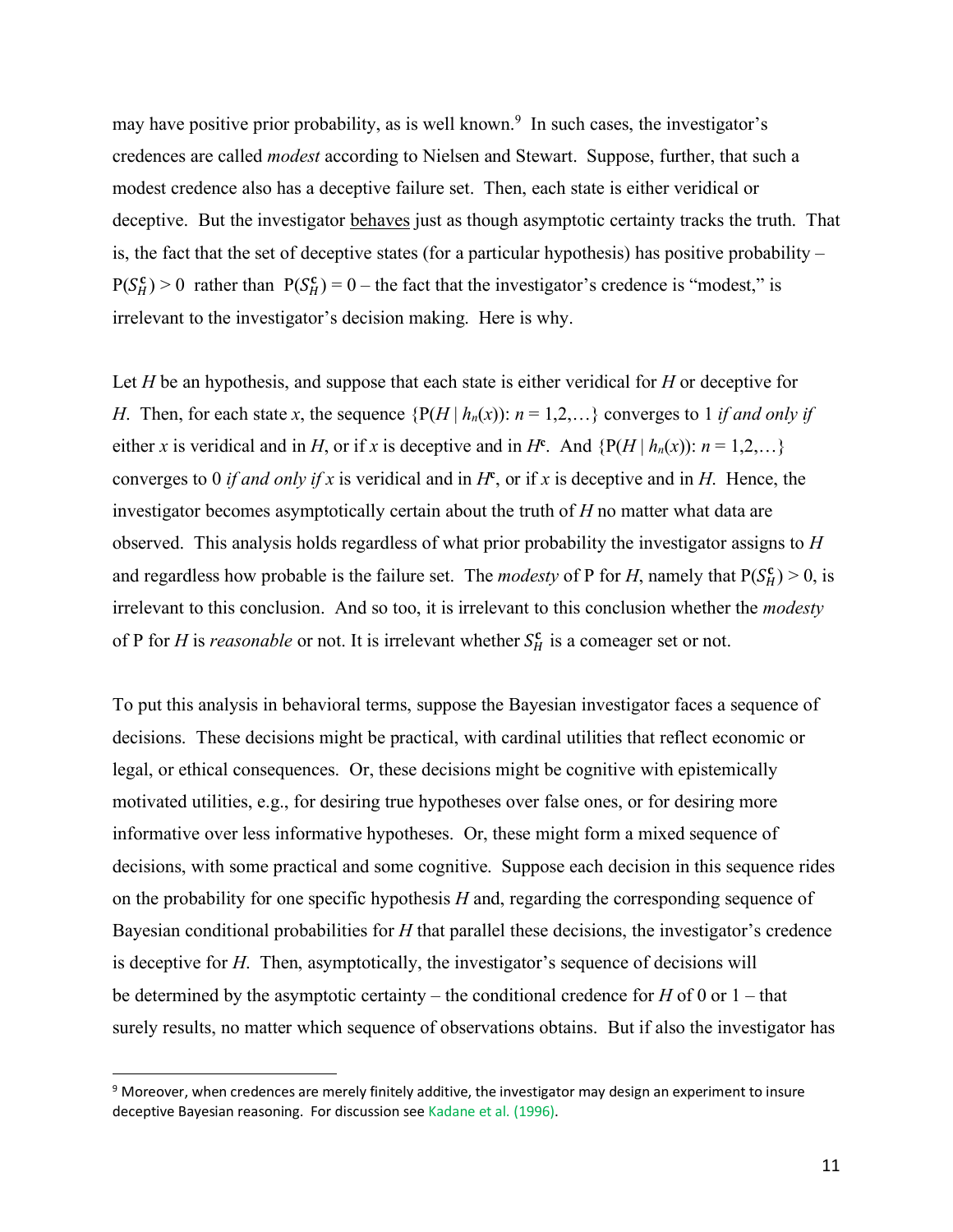a positive unconditional probability for deception, this "modesty" plays no role in her/his sequence of decisions. The "modesty" reported by her/his unconditional probability of deception,  $P(S_H^c) > 0$ , be it a large or a small positive probability, is irrelevant to the sequence of decisions that she/he makes. When a failure set is both deceptive and non-null, the Bayesian investigator ignores this in her/his decision making, treating all certainties alike. Just as if  $P(S_H^c)$ = 0. We do not agree, then, that the investigator's credences are *modest* for hypothesis *H* when the failure set is deceptive and  $P(S_H^c) > 0$ .

One example in which the conditions of this analysis hold was given by Elga (2016) and is an instance of our continuing example about binary sequences. In Elga's example, *H* is the hypothesis that the binary sequence satisfies  $L(x) = U(x) = .9$ . In his example the failure set  $S_H^c$  is deceptive with probability 1, i.e.,  $P\{x: x \text{ is } \text{deceptive} \text{ for } H\} = 1.10$ 

A large class of examples of this kind arise by using Proposition 1 of Nielsen and Stewart. Here is how Proposition 1 applies to the continuing example of the Borel space, *B*, of binary sequences on  $\{0,1\}$ . Let P<sub>1</sub> be a non-extreme, exchangeable countably additive probability. That is, in addition to being an exchangeable probability, for each finite initial history, i.e., for each of the 2<sup>n</sup> possible sequences  $h_n$ , and for each  $n = 1, 2, \ldots$ , then  $P_1(h_n) > 0$ . By Doob's result,  $P_1$  is not *modest* (in Nielsen and Stewart's sense) because, for each hypothesis  $H$  its failure set is P<sub>1</sub>-null,  $P_1(S_H^c) = 0$ . Let  $P_2$  be a finitely additive, 0-1 ("ultrafilter") probability with the property that if E is a comeager set in  $\mathcal{E}$ , then  $P_2(E) = 1$ .<sup>11</sup> Fix  $0 \le y \le 1$  and define  $P = yP_1 + (1-y)P_2$ , the  $y:(1-y)$ mixture of these two probabilities.

<sup>&</sup>lt;sup>10</sup> By contrast, in Cisewski et al's (2018) version of Elga's example, for the same hypothesis H, the failure set,  $S_H^c$  = **X**, is the whole space; whereas, for each *x* and for each *n*,  $P(H|h_n(x)) = Y_2 = P(H)$ . Then the failure set generates solely indecisive conditional credences: each state is neither intermittently veridical nor intermittently deceptive – category (B).

 $11$  Existence of such 0-1 finitely additive probabilities is a non-constructive consequence (using the Axiom of Choice) that the comeager sets form a filter: They have the finite intersection property and are closed under supersets.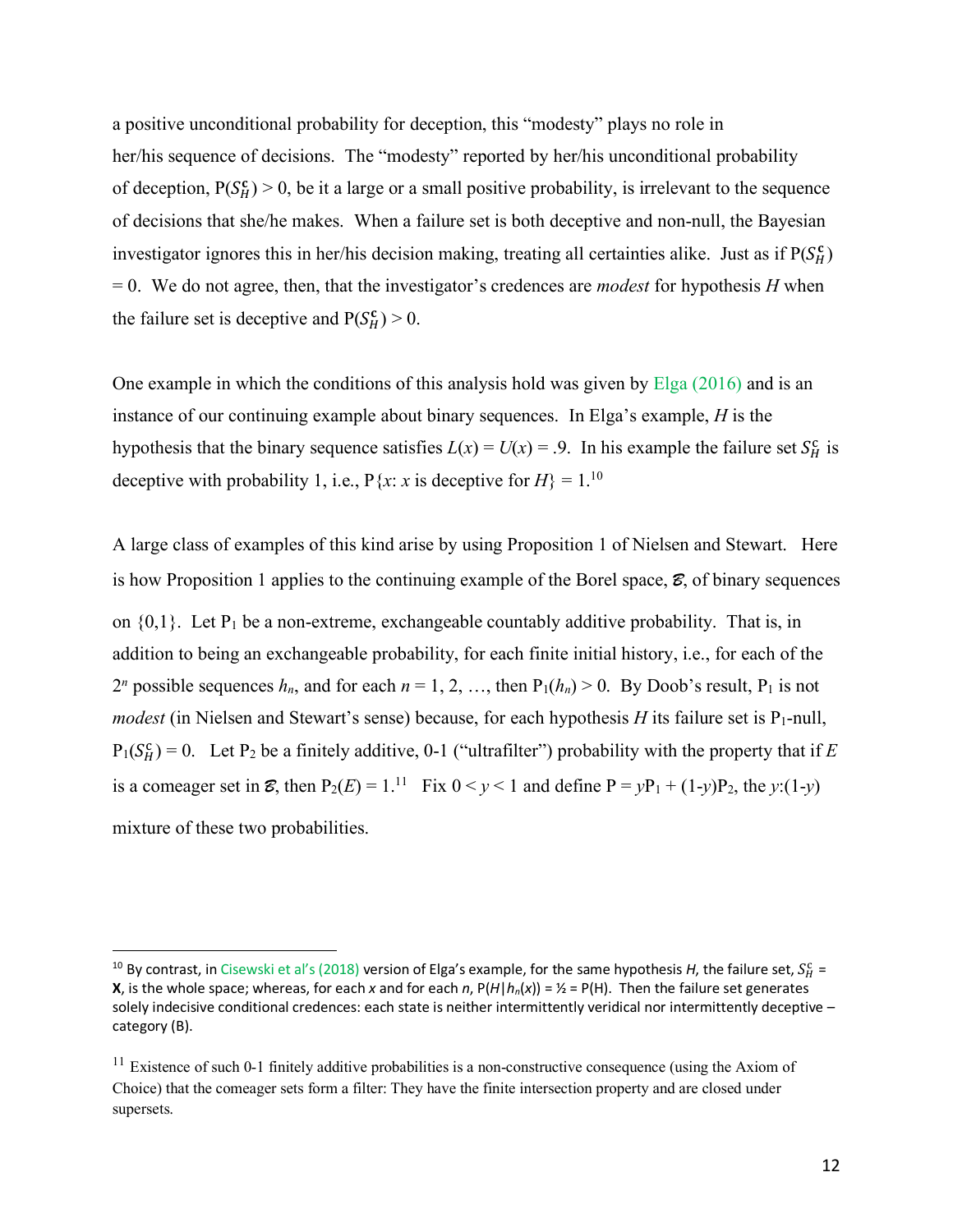Nielsen and Stewart's Proposition 1 establishes that P is *reasonably modest*, since for each hypothesis *H*, if the failure set  $S_H^c$  is comeager, then  $P(S_H^c) > 0$ . However, as we show next, Proposition 1 creates *reasonably modest* credences that, in the Continuing Example, have failure sets for specific hypotheses that have positive probability, are comeager, and are deceptive.

*Result 2* In the continuing example, let *H* be the hypothesis that the binary sequence belongs to the set of maximally chaotic relative frequencies, corresponding to the (red) point <0,1> in Figure 1. This is the set of sequences with *lim inf* (rel freq "1") = 0 and *lim sup* (rel freq "1") = 1. Then the failure set for *H* under P,  $S_H^c$ , has positive probability,  $P(S_H^c) = (1-y) > 0$ , is comeager, and is deceptive.

*Proof*: Because both  $P_1(H) = 0$  and for each history  $h_n$ ,  $P_1(h_n) > 0$ , then  $P_1(H \mid h_n) = 0$ . Under  $P_2$  there is a distinguished binary sequence  $x_{P_2}$  in the following sense. The finite initial histories form a binary branching tree: for each *n* there are  $2^n$  distinct histories  $h_n$ . Because  $P_2$  is an "ultrafilter" distribution, then for each *n* and for each possible finite initial history  $h_n$  of length *n*,  $P_2(h_n) = 0$  or  $P_2(h_n) = 1$ . So, there is one and only one sequence  $x_{P_2}$  where, for each *n*,  $P_2(h_n(x_{P_2})) = 1.12$  That is, for each sequence  $x' \neq x_{P_2}$  there exists an *m* such that for all  $n > m$ ,  $P_2(h_n(x^r)) = 0$ . Thus, for each  $x^r \neq x_{P_2}$  there exists an *m* such that for all  $n > m$ ,

$$
P(H|h_n(x^*)) = P_1(H|h_n(x^*)) = 0^{13}
$$

Specifically, the failure set  $S_H^c$  is either the set  $H - \{x_{P_2}\}\$  (if the sequence  $x_{P_2}$  belongs to *H*), or it is the set  $H \cup \{x_{P_2}\}\$  (if the sequence  $x_{P_2}$  belongs to  $H^c$ ). In either case, the failure set  $S_H^c$  is deceptive for *H*. According to Cisewski et al. (2018) *H* is a comeager set. Evidently then,  $S_H^c$  is a comeager set where  $P(S_H^c) = (1-y)P_2(S_H^c) = (1-y)P_2(H) = (1-y) > 0.14_{QED}$ 

<sup>&</sup>lt;sup>12</sup> Note well that P<sub>2</sub> is merely finitely additive as P<sub>2</sub>( $x_{P_2}$ ) = 0, since each unit set {*x*}, each denumerable sequence *x*, is a meager set.

<sup>&</sup>lt;sup>13</sup> More generally, if  $x' \neq x_{P_2}$  the agent's conditional probabilities become and stay *immodest*, as they become the sequence of countably additive conditional probability function,  $P_1(\cdot | h_n(x'))$ . So, though P is *modest*, with Pprobability 1 its conditional credences become and stay *immodest*.<br><sup>14</sup> Similarly, Result 2 applies to each hypothesis *H* of a comeager set whose complement includes the support of

the countably additive, immodest probability  $P_1$ .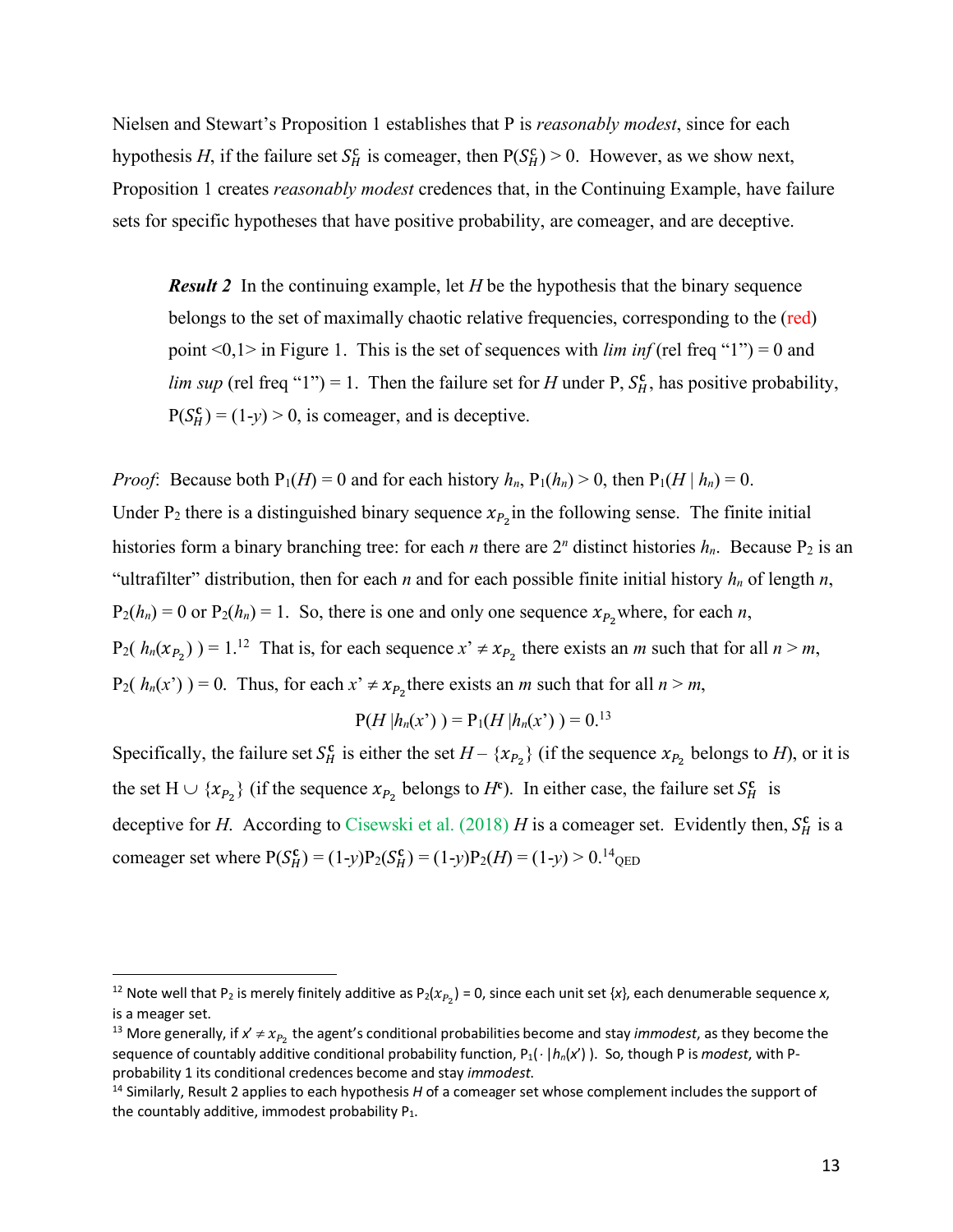We emphasize that certainty with deception is indistinguishable from certainty that is veridical. In the context of Result 2, the investigator can tell when the observed history *hn* differs from the history that would be observed in the one distinguished sequence,  $h_n(x_{P_2})$ . But that recognition provides no basis for altering the certainty,  $P(H | h_n) = 0$ , that results once the observed history departs from the distinguished one, once  $h_n \neq h_n(x_{P_2})$ . Regardless the magnitude of the (unconditional) probability of deception,  $P(S_H^c)$ , the investigator cannot identify when certainty is deceptive rather than when it is veridical. Her/his conditional credence function,  $P(\cdot | h_n)$ , already takes into account the total evidence available. Certainty is certainty, full stop.

We have argued above that a credence P is not epistemically modest where there is an hypothesis *H* that has a deceptive failure set  $S_H^c$  that is not P-null. Then, in the continuing example, each probability P created according to Proposition 1 fails this test of epistemic modesty.

In Summary, it is our view that having a positive probability over non-veridical states is not sufficient for creating an epistemically modest credence because categories (D) or (E) may have positive prior probability as well. Indeed, in the continuing example, each probability P created according to Proposition 1 fails this test of epistemic modesty.

- 5. We summarize the principal conclusion of this note:
- When the failure set for an hypothesis is deceptive and not null, that is in conflict with an attitude of epistemic modesty about learning that hypothesis.

Regarding the asymptotics of Bayesian certainties, e.g. Doob's result, neither of Nielsen and Stewart's concepts of *modesty*, nor *reasonable modesty* distinguishes deceptive from other varieties of failure sets. According to Result 2, in the Continuing Example each credence P that satisfies Nielsen and Stewart's Proposition 1 admits an hypothesis whose failure set is P-nonnull, comeager, and deceptive.

*Acknowledgement*: We thank two anonymous referees for their constructive feedback. Research for this paper was supported by NSF grant DMS-1916002.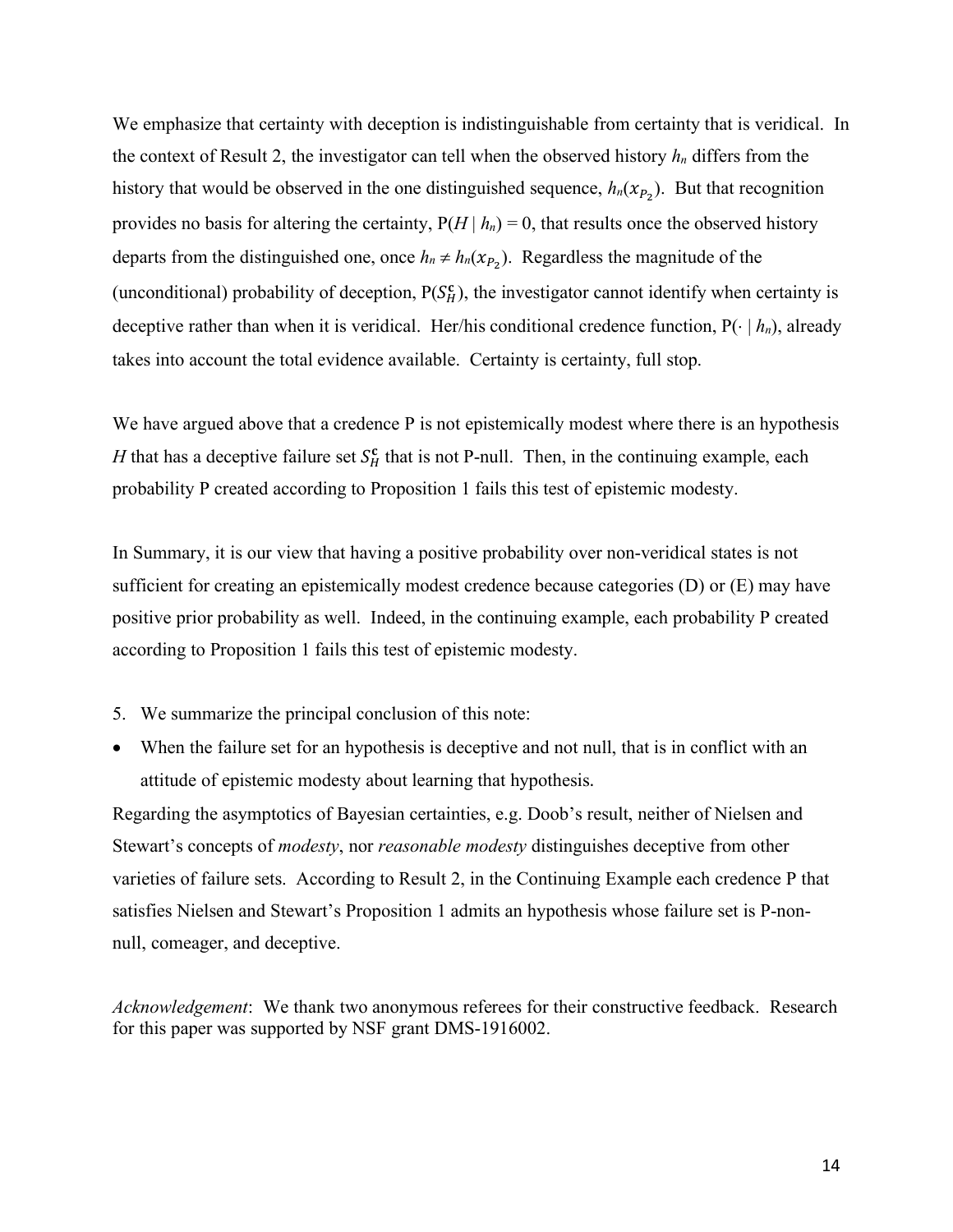## *References*

Belot, Gordon (2013) *Bayesian Orgulity*. *Phil. Sci.* **80**: 483-503.

- Cisewski, Jessica, J. B. Kadane, M. J. Schervish, T. Seidenfeld, and R. B. Stern (2018) *Standards for Modest Bayesian Credences. Phil. Sci.* **85**: 53-78.
- de Finetti, Bruno (1937) *Foresight: Its Logical Laws, Its Subjective Sources*. In Henry E. Kyburg, Jr. and Howard E. Smokler (eds) *Studies in Subjective Probability* (1964). John Wiley.
- de Finetti, Bruno (1974) *Theory of Probability*, Vol. 1. John Wiley.
- Doob, Joseph L. (1953) *Stochastic Processes*. Jphn Wiley.
- Elga, Adam (2016) *Bayesian Humility*. *Phil. Sci.* **83**: 305-323.
- James, William (1896) *The Will to Believe*, *The New World*: **5**: 327-247. Reprinted in his (1962) *Essays on Faith and Morals*. The World Publishing Co.
- Kadane, Joseph B., M. J. Schervish, and T. Seidenfeld (1996) *Reasoning to a Foregone Conclusion*. *JASA* **91**: 1228-1236.

Lindley, Dennis V. (2006) *Understanding Uncertainty*. John Wiley.

- Nielsen, Michael, and R. Stewart (*2019*) *Obligation, Permission, and Bayesian Orgulity*. *Ergo* **6**: 58-70.
- Savage, Leonard J. (1972) *The Foundations of Statistics* (2nd revised edition). Dover Press.
- Schervish, Mark J., and T. Seidenfeld (1990) *An Approach to Certainty and Consensus with Increasing Evidence*. *J. Stat. Planning and Inference* **25**: 401-414.
- Weatherson, Brian (2015) *For Bayesians, Rational Modesty Requires Imprecision*. *Ergo* **2**: 529-545.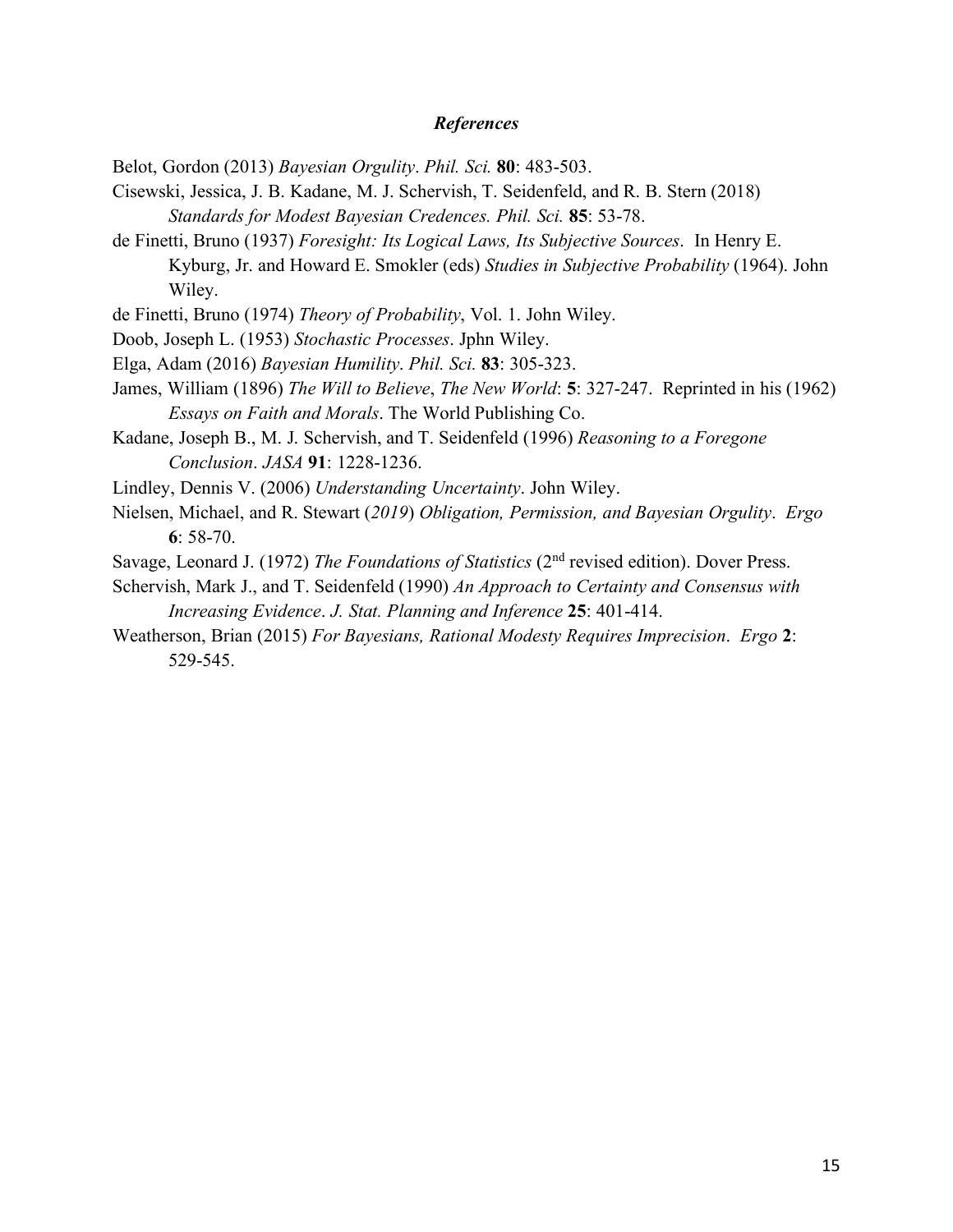### *Appendix A*

Here, we discuss and illustrate categories  $(A) - (D)$  of failure sets using the continuing example. Restrict the exchangeable "prior" probability P so that, in terms of de Finetti's *Representation Theorem*, the "mixing prior" for the Bernoulli parameter is smooth, e.g. let it be the uniform *U*[0, 1]. Choose  $0 \le c \le d \le 1$  and consider the hypothesis  $H = \{x : c \le L(x) \le U(x) \le d\}$ . So, with the "uniform" prior,  $P(H) = d-c$ ; so,  $1 > P(H) > 0$ .

The set of veridical states for this credence and hypothesis includes each sequence where,

either  $c < L(x) \le U(x) < d$  – in which case *H* obtains and  $\lim_{n \to \infty} P(H \mid h_n) = 1$ , or, either  $U(x) < c$  or  $L(x) > d$  – in which case  $H^c$  obtains and  $\lim_{n \to \infty} P(H \mid h_n) = 0$ .<sup>15</sup>

The non-veridical states (the failure set)  $S_H^c$ , the set of sequences where  $P(H | h_n(x))$  does not converge to the indicator  $I_H(x)$ , include states *x* such that  $L(x) \le c \le U(x)$  or  $L(x) \le d \le U(x)$ . For such a state x,  $P(H|h_n(x))$  fails to converge and

*lim inf*  $P(H|h_n(x)) = 0$  and *lim sup*  $P(H|h_n(x)) = 1$ .

Then *x* is both intermittently veridical and intermittently deceptive for  $H$  – category (C).

In order to illustrate the other three categories of non-veridical states, (A), (B), and (D), the following adaptation of the previous construction suffices. Depending upon which category is to be displayed, consider a state *x* such that the likelihood ratio

 $P(h_n(x)|H) / P(h_n(x)|H^c)$ 

oscillates with suitably chosen bounds, in order to have the sequence of posterior odds,

$$
\mathbf{P}^n(H) / \mathbf{P}^n(H^c)
$$

oscillate to fit the category. This method succeeds because, as is familiar, the posterior odds equals the likelihood ratio times the prior odds:

$$
P^{n}(H) / P^{n}(H^{c}) = [P(h_{n}(x)|H) / P(h_{n}(x)|H^{c})] \times [P(H) / P(H^{c})].
$$

<sup>&</sup>lt;sup>15</sup> When either  $c = L(x)$  and  $U(x) < d$ , or  $c < L(x)$  and  $U(x) = d$ , or  $c = L(x)$  and  $U(x) = d$ , then the behavior of  $\lim_{n\to\infty}$  P(*H* | *h<sub>n</sub>*) is not determined. This issue is relevant to the illustration of case (A), with clause (*ii*), below.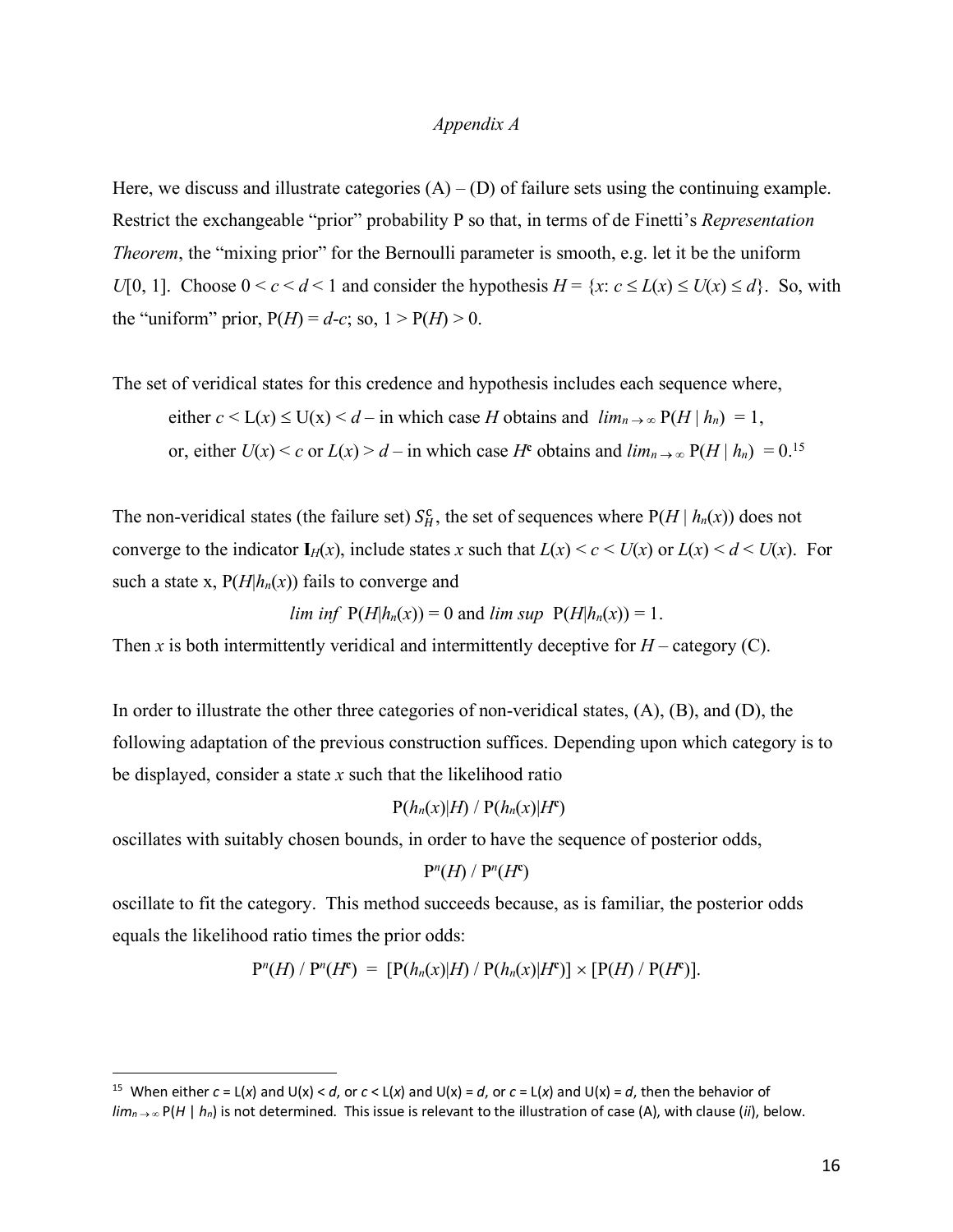We illustrate category (A) using the same hypothesis  $H = \{x: c \le L(x) \le U(x) \le d\}$  and credence as above. For a non-veridical state in category (A), consider a sequence *x* such that both:

- *(i) c* < *U*(x) < *d*. Then *x* is intermittently veridical as, infinitely often, the relative frequency of '1' falls strictly between *c* and *d*, and
- *(ii)*  $L(x) = c$  but there exists  $0 < \rho < \infty$ , where for only finitely many values of *n*,  $P(h_n(x)|H) / P(h_n(x)|H^c)$  | < p – so that *x* is not intermittently deceptive,

and infinitely often  $P(h_n(x)|H) / P(h_n(x)|H^c) = \rho - \text{so that } x \text{ is not vertical.}$ 

# *Appendix B*

In this appendix we consider Nielsen and Stewart's Proposition 2, and related approaches for creating a *reasonably modest* credence, P'. We adapt Proposition 2 to the continuing example of the Borel space of denumerable binary sequences. Consider a finitely additive probability P' on the space of binary sequences in accord with Nielsen and Stewart's *Proposition 2*, where

(i)  $P'(h_n) > 0$  for each possible finite initial history;

and (ii)  $P'(E) = 1$ , whenever *E* comeager.

Nielsen and Stewart's Proposition 2 asserts that, however P' is defined on the field of finite initial histories, which space we denote by  $A, A \subset \mathcal{E}$ , then P' may be extended to a finitely additive probability that is extreme with respect to the field of comeager and meager sets in *B*. For example, if P<sub>1</sub> is a countably additive probability on  $\mathcal{E}$ , then P' might agree with P<sub>1</sub> on  $\mathcal{A}$ , while  $P'(E) = 1$  if E is a comeager set. Then, P' is *reasonably modest* in the technical sense used by Nielsen and Stewart since, whenever a failure set  $S_H^c$  is comeager,  $P'(S_H^c) = 1$ .

We do not know whether the conclusion of *Result 2* extends also to the *reasonably modest* credences P' created according to the technique of Proposition 2. For instance, we do not know, for a general P', when an hypothesis *H* has a deceptive failure set  $S_H^c$  with  $P'(S_H^c) > 0$ . Evidently, we are unwilling to grant that a credence satisfying Proposition 2 is epistemically modest about learning an hypothesis *H* merely because  $P'(S_H^c) > 0$  whenever  $S_H^c$  is a comeager set.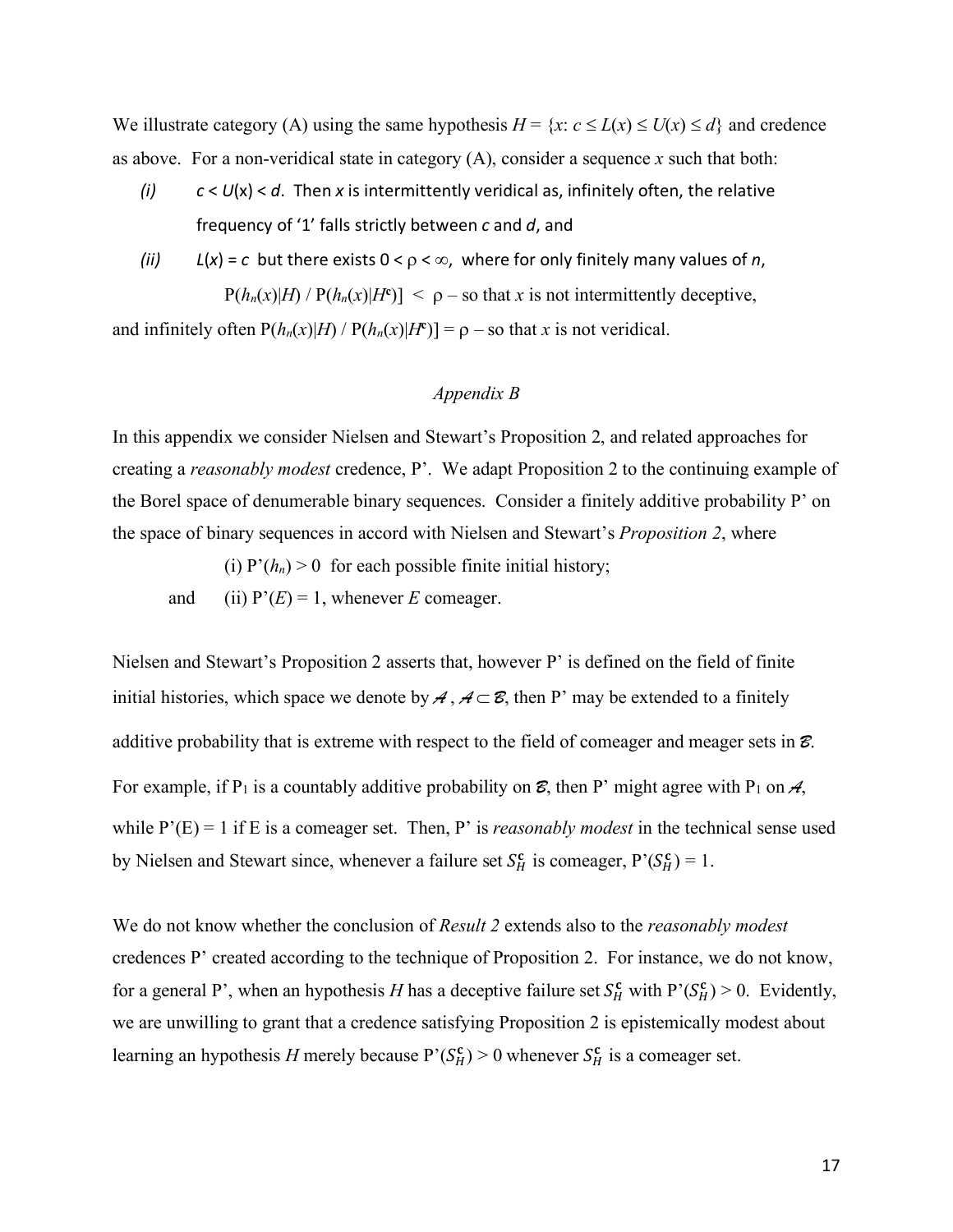However, there is a second issue that tells against the technique of Proposition 2 for creating *reasonable modesty*. In Proposition 1, probability values from the *immodest* countably additive credence  $P_1$  for events in the tail field of  $\mathcal{E}$  are relevant to the values that the *reasonably modest* credence P gives these events. And, as  $P_1$  is countably additive, the  $P_1$  probability values for tail events are approximated by  $P_1$  values in  $\mathcal{A}$ . In short, under the method used in Proposition 1,  $P_1$ probability values for events in  $\mathcal A$  constrain the *reasonably modest* values of  $P(S_H^c)$ . However, in Proposition 2 the P<sub>1</sub> values in *A* are not relevant to the P'-values for events in the tail field. In Proposition 2, the P' probability values are stipulated to be extreme for comeager sets, regardless how the P'-credences are assigned to the elements of the observable *A*. The upshot is that with P' credences the investigator is incapable of learning about comeager sets based on Bayesian learning from finite initial histories.

With respect to the continuing example, Cisewski et al. (2018) establish that the set of sequences corresponding to the one point <0,1> in *Figure 1* is comeager. Thus, in order to assign a prior probability 1 to each comeager set, this agent is required to hold an extreme credence that the sequence has maximally chaotic relative frequencies:  $P' {x : x \in \{0, 1\} = 1}$ .

As above, let the hypothesis of interest be  $H = \{x : x \in \{0, 1\} \}$ : the hypothesis that the sequence has maximally chaotic relative frequencies. Then Result 1 obtains as  $P'(H) = 1$  and  $P'(H | h_n) = 1$ for each  $n = 1, 2, \ldots$ . No matter what the agent observes, her/his posterior credence about *H* remains extreme. With credence P', the failure set for *H* is the meager set (hence a P'-null set) of continuum many states corresponding to each point in Figure 1 other than the corner  $\langle 0,1 \rangle$ . Each point in the failure set for *H* is deceptive: the failure set  $S_H^c$  is deceptive!<sup>16</sup> On what basis do Nielsen and Stewart dismiss the deceptiveness of  $S_H^c$  as irrelevant to the question whether P' is an appropriate credence for investigating statistical properties of binary sequences? We speculate their answer is, solely, that the failure set  $S_H^c$  is meager.

<sup>&</sup>lt;sup>16</sup> The Corollary to Result 1 establishes that the same phenomenon occurs when Nielsen and Stewart's Prop. 2 is generalized to include finitely additive credences that assign positive probability to each finite initial history and a positive (but not necessarily probability 1 credence) to each comeager set of sequences.